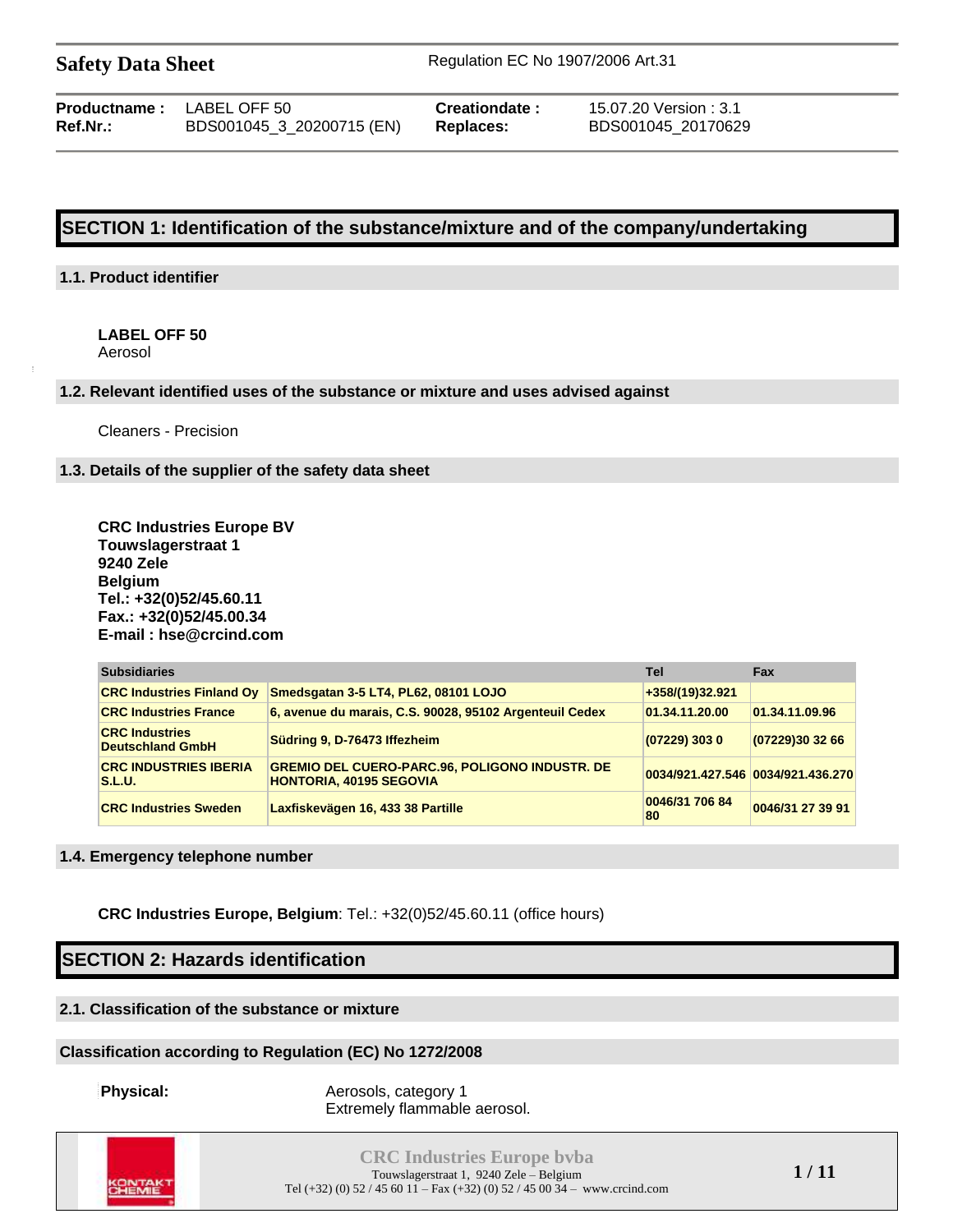| <b>Safety Data Sheet</b> |                           | Regulation EC No 1907/2006 Art.31 |                        |  |
|--------------------------|---------------------------|-----------------------------------|------------------------|--|
| <b>Productname:</b>      | LABEL OFF 50              | Creationdate:                     | 15.07.20 Version : 3.1 |  |
| Ref.Nr.:                 | BDS001045_3_20200715 (EN) | <b>Replaces:</b>                  | BDS001045 20170629     |  |

|                                             | Pressurised container: May burst if heated.                                                                       |
|---------------------------------------------|-------------------------------------------------------------------------------------------------------------------|
| Classification is based on test data.       |                                                                                                                   |
| Health:                                     | Skin irritation, category 2                                                                                       |
|                                             | Causes skin irritation.                                                                                           |
|                                             | Skin sensitization, category 1                                                                                    |
|                                             | May cause an allergic skin reaction.                                                                              |
|                                             | Specific target organ toxicity - single exposure, category 3                                                      |
|                                             | May cause drowsiness or dizziness.                                                                                |
| Classification based on calculation method. |                                                                                                                   |
| <b>Environment:</b>                         | Hazardous to the aquatic environment, acute category 1<br>Very toxic to aquatic life.                             |
|                                             | Hazardous to the aquatic environment, chronic category 1<br>Very toxic to aquatic life with long lasting effects. |
| Classification based on calculation method. |                                                                                                                   |

### **2.2. Label elements**

## **Labelling according to Regulation (EC) No 1272/2008**

| <b>Product identifier:</b>                 | Contains:                                                                                                                                                                                                                                                                                                                                                                                                                                                                                                                                                                         |
|--------------------------------------------|-----------------------------------------------------------------------------------------------------------------------------------------------------------------------------------------------------------------------------------------------------------------------------------------------------------------------------------------------------------------------------------------------------------------------------------------------------------------------------------------------------------------------------------------------------------------------------------|
|                                            | Orange, sweet, extract                                                                                                                                                                                                                                                                                                                                                                                                                                                                                                                                                            |
|                                            | Hydrocarbons, C6-C7, n-alkanes, isoalkanes, cyclics, < 5% n-hexane                                                                                                                                                                                                                                                                                                                                                                                                                                                                                                                |
| Hazard pictogram(s):                       |                                                                                                                                                                                                                                                                                                                                                                                                                                                                                                                                                                                   |
| <b>Signal word:</b>                        | Danger                                                                                                                                                                                                                                                                                                                                                                                                                                                                                                                                                                            |
| Hazard statement(s):                       | H222 : Extremely flammable aerosol.<br>H229 : Pressurised container: May burst if heated.<br>H315 : Causes skin irritation.                                                                                                                                                                                                                                                                                                                                                                                                                                                       |
|                                            | H317 : May cause an allergic skin reaction.                                                                                                                                                                                                                                                                                                                                                                                                                                                                                                                                       |
|                                            | H336 : May cause drowsiness or dizziness.<br>H410 : Very toxic to aquatic life with long lasting effects.                                                                                                                                                                                                                                                                                                                                                                                                                                                                         |
| Precautionary statement(s):                | P102 : Keep out of reach of children.                                                                                                                                                                                                                                                                                                                                                                                                                                                                                                                                             |
|                                            | P210 : Keep away from heat, hot surfaces, sparks, open flames and other<br>ignition sources. No smoking.<br>P211 : Do not spray on an open flame or other ignition source.<br>P251 : Do not pierce or burn, even after use.<br>P261 : Avoid breathing dust/fume/gas/mist/vapours/spray.<br>P271 : Use only outdoors or in a well-ventilated area.<br>P273 : Avoid release to the environment.<br>P280 : Wear protective gloves/protective clothing/eye protection/face<br>protection.<br>P410/412 : Protect from sunlight. Do not expose to temperatures exceeding<br>50°C/122°F. |
|                                            | P501-2 : Dispose of contents/container to an authorised waste collection                                                                                                                                                                                                                                                                                                                                                                                                                                                                                                          |
|                                            | point.                                                                                                                                                                                                                                                                                                                                                                                                                                                                                                                                                                            |
| <b>Supplemental Hazard</b><br>information: | None                                                                                                                                                                                                                                                                                                                                                                                                                                                                                                                                                                              |

**Regulation (EC) No** aliphatic hydrocarbons> 30 %

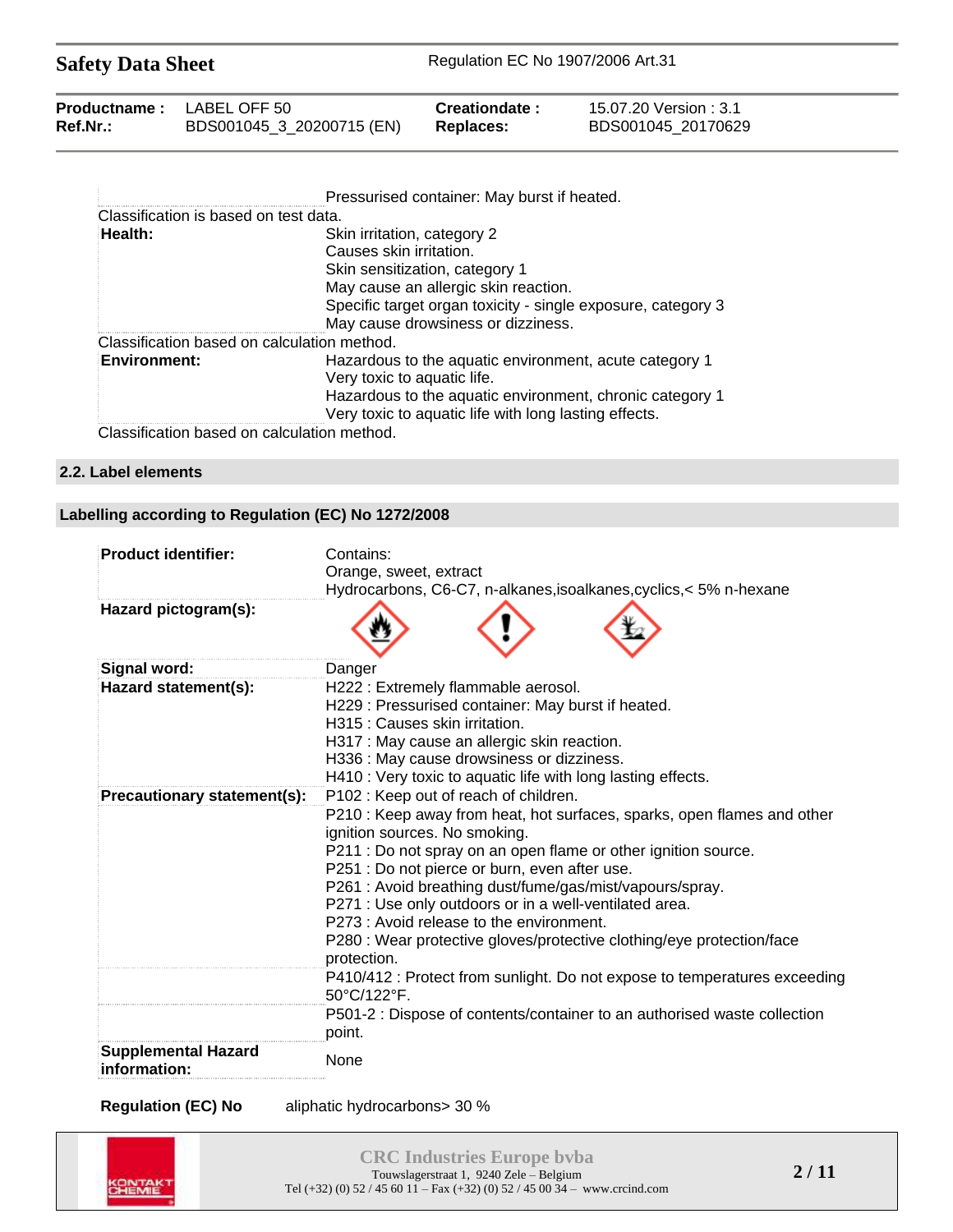| <b>Productname:</b> LABEL OFF 50 |                           | Creationdate :   | 15.07.20 Version : 3.1 |
|----------------------------------|---------------------------|------------------|------------------------|
| Ref.Nr.:                         | BDS001045_3_20200715 (EN) | <b>Replaces:</b> | BDS001045 20170629     |

#### **648/2004 on detergents:**

perfumes limonene

#### **2.3. Other hazards**

No information available

## **SECTION 3: Composition/information on ingredients**

#### **3.1. Substances**

Not applicable.

#### **3.2. Mixtures**

| <b>Hazardous ingredient</b>                                                                                      | <b>Registration</b><br>number | CAS-<br>nr.         | EC-nr                      | $\frac{9}{6}$ | w/w Hazard Class and<br>Category                                                                       | <b>Hazard statement</b>              | <b>Notes</b> |
|------------------------------------------------------------------------------------------------------------------|-------------------------------|---------------------|----------------------------|---------------|--------------------------------------------------------------------------------------------------------|--------------------------------------|--------------|
| Hydrocarbons, C6-C7, n-<br>alkanes, isoalkanes, cyclics, < 5% n- 2119475514-<br>hexane                           | $01 -$<br>35                  |                     | $(921 -$<br>$024 -$<br>6)1 | $25 -$<br>50  | Flam. Lig. 2, Skin<br>Irrit. 2, STOT SE 3,<br>Asp. Tox. 1, Aquatic<br>Chronic 2                        | H225, H315, H336, H304, H411         | B,Q          |
| cyclohexane                                                                                                      | $01 -$<br>2119463273-<br>41   | $110 -$<br>$82 - 7$ | $ 203 -$<br>806-2 25       | $10-$         | Flam. Lig. 2, Asp.<br>Tox. 1, Skin Irrit. 2,<br>STOT SE 3, Aquatic<br>Acute 1, Aquatic<br>Chronic 1    | H225, H304, H315, H336, H400, H410 A |              |
| Orange, sweet, extract                                                                                           | $01 -$<br>2119493353-<br>35   | 8028-232-<br>$48-6$ | 433-8 25                   | $ 10-$        | Flam. Lig. 3, Skin<br>Irrit. 2, Skin Sens. 1,<br>Asp. Tox. 1, Aquatic<br>Acute 1, Aquatic<br>Chronic 1 | H226, H315, H317, H304, H400, H410   |              |
| Hydrocarbons, C9-C11, n-alkanes,<br>isoalkanes, cyclics, $< 2\%$<br>aromatics                                    | $ 01 -$<br>2119463258-<br>33  |                     | $(919 -$<br>$857 -$<br>5)  | $10 -$<br>25  | Flam. Liq. 3, Asp.<br><b>Tox. 1, STOT SE 3</b>                                                         | H226, H304, H336                     | B,Q          |
| carbon dioxide                                                                                                   |                               | $124 -$<br>$38-9$   | $204 -$<br>696-9           | $1 - 5$       | Press. Gas                                                                                             | H <sub>280</sub>                     | A,G          |
| <b>Explanation notes</b>                                                                                         |                               |                     |                            |               |                                                                                                        |                                      |              |
| A: substance with Community workplace exposure limit                                                             |                               |                     |                            |               |                                                                                                        |                                      |              |
| B: substance with national established workplace exposure limit                                                  |                               |                     |                            |               |                                                                                                        |                                      |              |
| $O$ considered from the abligation to resistants according to different $O(7)$ of DEA OU Deputation Na 4007/0000 |                               |                     |                            |               |                                                                                                        |                                      |              |

G : exempted from the obligation to register in accordance with art.2(7)of REACH Regulation No 1907/2006

Q : The CAS-no is only an indicative identifier to be used outside the EU for global inventory entries.

(\* Explanation phrases : see chapter 16)

## **SECTION 4: First aid measures**

#### **4.1. Description of first aid measures**

| Contact with eyes : | If substance has got into eyes, immediately wash out with plenty of water |
|---------------------|---------------------------------------------------------------------------|
|                     | Seek medical advice                                                       |



**CRC Industries Europe bvba** Touwslagerstraat 1, 9240 Zele – Belgium Tel (+32) (0)  $52 / 45$  60  $11 -$  Fax (+32) (0)  $52 / 45$  00  $34 -$  www.crcind.com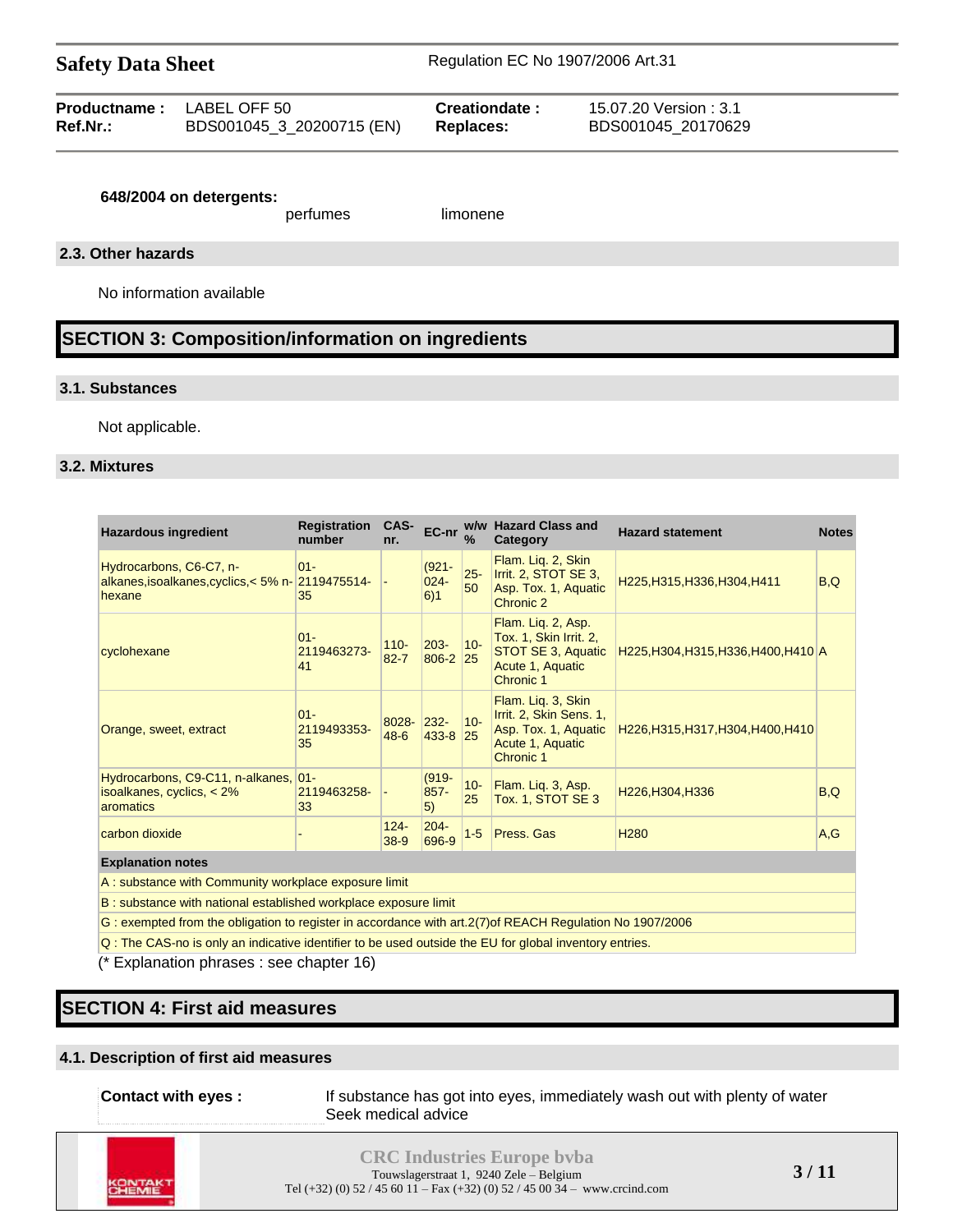| <b>Safety Data Sheet</b> | Regulation EC No 1907/2006 Art.31 |
|--------------------------|-----------------------------------|
|                          |                                   |

| <b>Productname:</b> LABEL OFF 50 |                           | Creationdate:    | 15.07.20 Version : 3.1 |
|----------------------------------|---------------------------|------------------|------------------------|
| Ref.Nr.:                         | BDS001045_3_20200715 (EN) | <b>Replaces:</b> | BDS001045 20170629     |

| Contact with skin: | Remove contaminated clothing immediately and drench affected skin with<br>plenty of water. Then wash with soap and water<br>Seek medical advice    |
|--------------------|----------------------------------------------------------------------------------------------------------------------------------------------------|
| <b>Inhalation:</b> | IF INHALED: Remove person to fresh air and keep comfortable for<br>breathing.<br>Call a POISON CENTER or doctor/physician if you feel unwell.      |
| Ingestion :        | If swallowed do not induce vomiting because of risk of aspiration into the<br>lungs. If aspiration is suspected obtain immediate medical attention |

#### **4.2. Most important symptoms and effects, both acute and delayed**

| Inhalation :  | Excessive inhalation of solvent vapours may give rise to nausea, headaches<br>and dizziness                                                                                |
|---------------|----------------------------------------------------------------------------------------------------------------------------------------------------------------------------|
| Ingestion:    | After vomiting of swallowed product aspiration into lungs is likely. Solvents<br>may induce chemical pneumonia.<br>Symptoms: sore throat, abdominal pain, nausea, vomiting |
| Skin contact: | Irritating to skin<br>May cause sensitisation by skin contact.<br>Symptoms: redness and pain                                                                               |
| Eye contact : | May cause irritation.<br>Symptoms: redness and pain                                                                                                                        |

#### **4.3. Indication of any immediate medical attention and special treatment needed**

| <b>General Advice :</b> | If you feel unwell, seek medical advice (show the label where possible |
|-------------------------|------------------------------------------------------------------------|
|                         | If symptoms persist always call a doctor                               |

## **SECTION 5: Firefighting measures**

#### **5.1. Extinguishing media**

foam, carbon dioxide or dry agent

#### **5.2. Special hazards arising from the substance or mixture**

Aerosols may explode if heated above 50°C Forms hazardous decomposition products CO,CO2

#### **5.3. Advice for firefighters**

Keep container(s) exposed to fire cool, by spraying with water In case of fire, do not breathe fumes

### **SECTION 6: Accidental release measures**

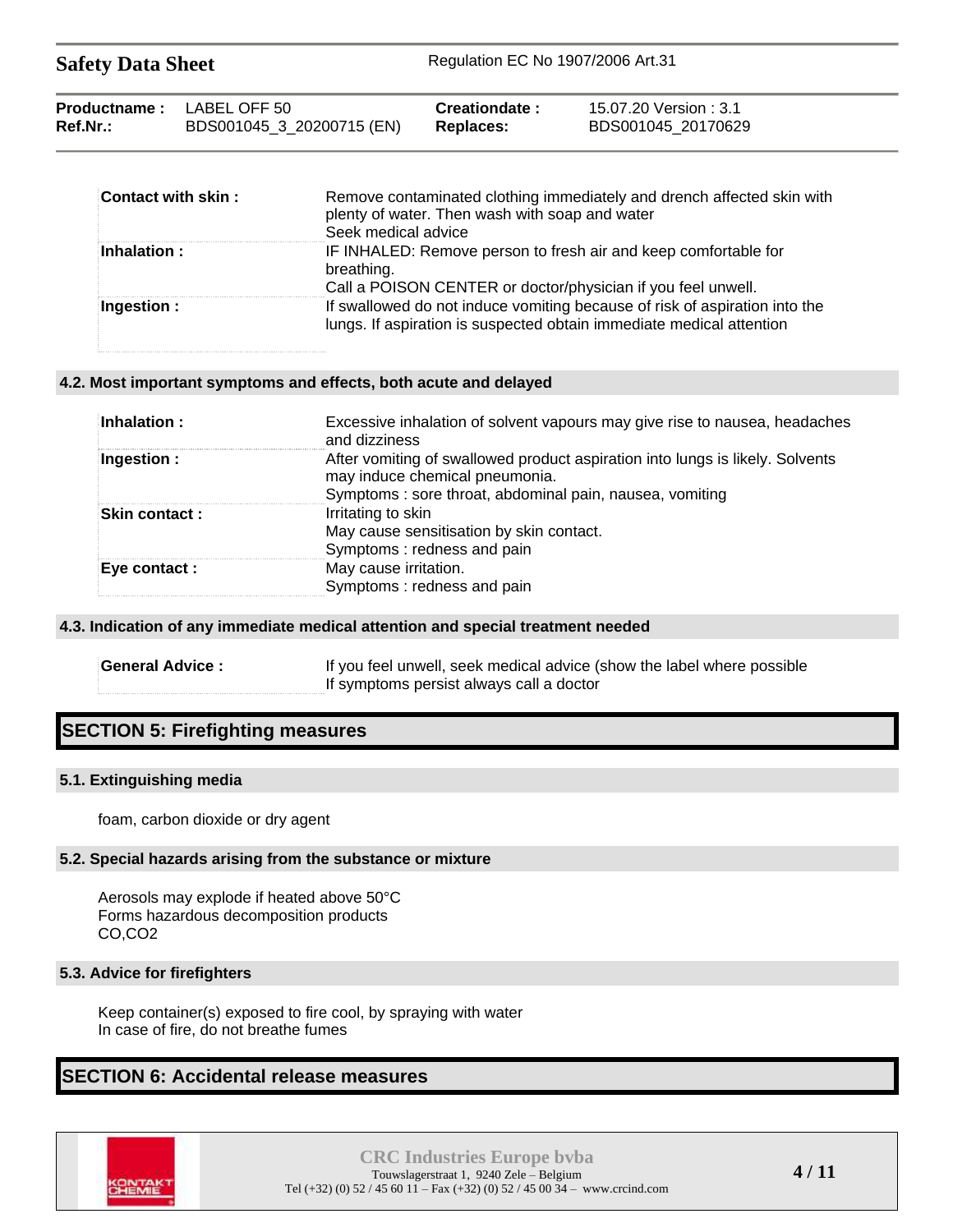| <b>Productname:</b> LABEL OFF 50 |                           | Creationdate: | 15.07.20 Version : 3.1 |
|----------------------------------|---------------------------|---------------|------------------------|
| Ref.Nr.:                         | BDS001045_3_20200715 (EN) | Replaces:     | BDS001045 20170629     |

#### **6.1. Personal precautions, protective equipment and emergency procedures**

Shut off all ignition sources Ensure adequate ventilation Wear protective gloves/protective clothing/eye protection/face protection.

#### **6.2. Environmental precautions**

Do not allow to enter public sewers and watercourses

#### **6.3. Methods and material for containment and cleaning up**

Absorb spillage in suitable inert material

#### **6.4. Reference to other sections**

For further information see section 8

## **SECTION 7: Handling and storage**

#### **7.1. Precautions for safe handling**

Keep away from heat and sources of ignition Take precautionary measures against static discharges Equipment should be earthed Use explosion-proof electrical/ventilating/lighting/.../equipment. Use only non-sparking tools. Do not breathe aerosols or vapours. Ensure adequate ventilation Do not get in eyes, on skin, or on clothing. Wear protective gloves/protective clothing/eye protection/face protection. Contaminated work clothing should not be allowed out of the workplace.

#### **7.2. Conditions for safe storage, including any incompatibilities**

Pressurized container : protect from sunlight and do not expose to temperatures exceeding 50°C. Keep out of reach of children.

#### **7.3. Specific end use(s)**

Cleaners - Precision

## **SECTION 8: Exposure controls/personal protection**

#### **8.1. Control parameters**

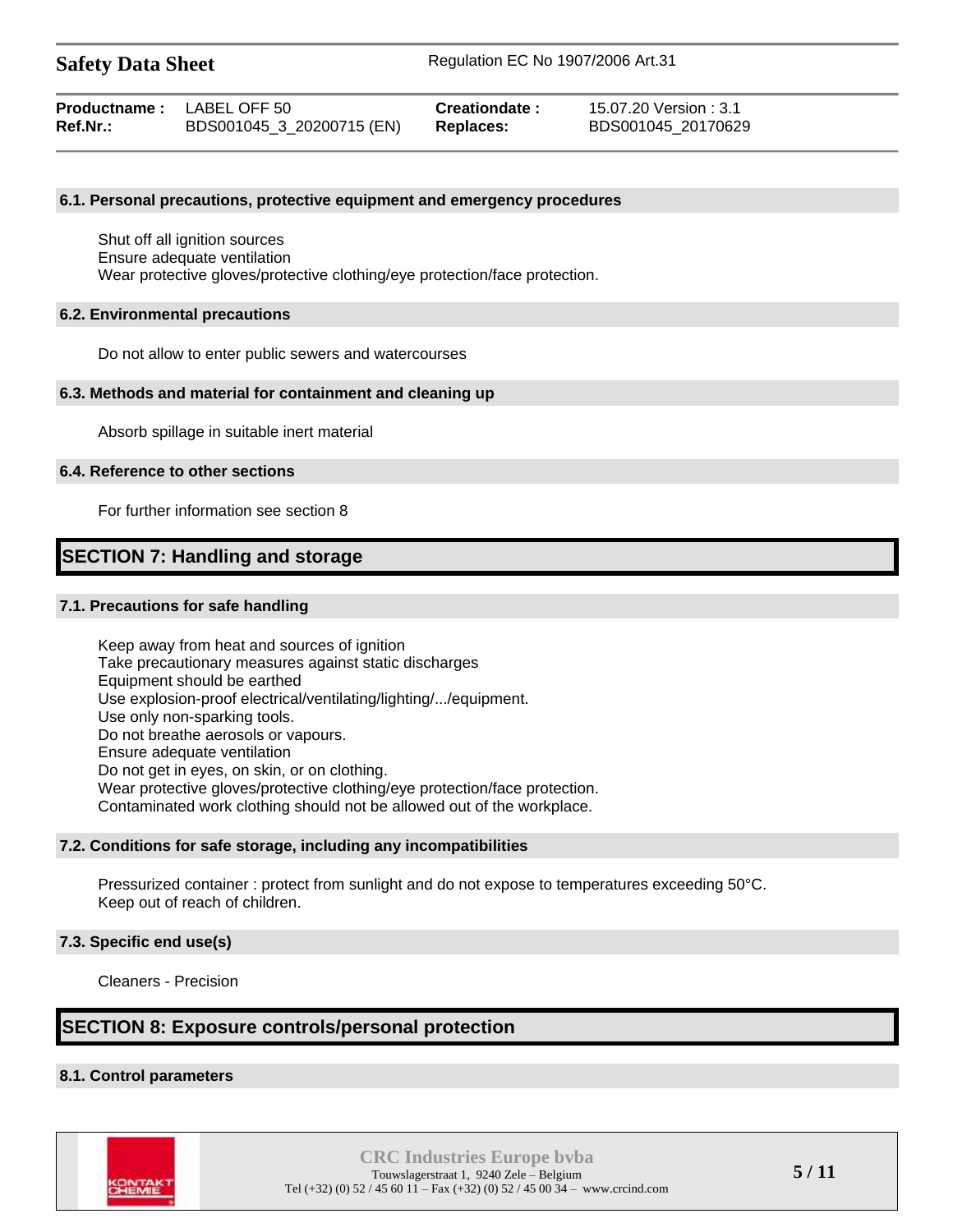| <b>Safety Data Sheet</b> | Regulation EC No 1907/2006 Art.31 |
|--------------------------|-----------------------------------|
|--------------------------|-----------------------------------|

| <b>Productname:</b> LABEL OFF 50 |                           | Creationdate:    | 15.07.20 Version : 3.1 |
|----------------------------------|---------------------------|------------------|------------------------|
| Ref.Nr.:                         | BDS001045_3_20200715 (EN) | <b>Replaces:</b> | BDS001045 20170629     |

#### **Exposure limits :**

| <b>Hazardous ingredient</b>                          | CAS-nr.  | method      |            |
|------------------------------------------------------|----------|-------------|------------|
| <b>EU established exposure limits:</b>               |          |             |            |
| cyclohexane                                          | 110-82-7 | <b>TWA</b>  | $200$ ppm  |
| carbon dioxide                                       | 124-38-9 | <b>TWA</b>  | 9000 mg/m3 |
|                                                      |          | <b>STEL</b> | mg/m3      |
| National established exposure limits, United Kingdom |          |             |            |
| cyclohexane                                          | 110-82-7 | <b>TWA</b>  | $100$ ppm  |
|                                                      |          | <b>STEL</b> | $300$ ppm  |
| carbon dioxide                                       | 124-38-9 | <b>TWA</b>  | 5000 ppm   |
|                                                      |          | <b>STEL</b> | 15000 ppm  |
| National established exposure limits, Ireland        |          |             |            |
| cyclohexane                                          | 110-82-7 | <b>TWA</b>  | $200$ ppm  |
|                                                      |          | <b>STEL</b> |            |
| carbon dioxide                                       | 124-38-9 | <b>TWA</b>  | 5000 ppm   |
|                                                      |          | <b>STEL</b> | 15000 ppm  |

#### **8.2. Exposure controls**

| <b>Control procedures:</b>          | Ensure adequate ventilation<br>Keep away from heat and sources of ignition<br>Take precautionary measures against static discharges                                                                                                                                             |
|-------------------------------------|---------------------------------------------------------------------------------------------------------------------------------------------------------------------------------------------------------------------------------------------------------------------------------|
| <b>Personal protection:</b>         | Take precautions to avoid contact with skin and eyes when handling the<br>product.<br>Ensure adequate ventilation                                                                                                                                                               |
| $\;$ inhalation :                   | In case of insufficient ventilation, wear suitable respiratory equipment.                                                                                                                                                                                                       |
| recommended respiratory protection: | Air purifying respirator equiped with organic gas/vapor cartridge (type AX)                                                                                                                                                                                                     |
| hands and skin:                     | When handling the product wear chemical-resistant gloves (standard EN<br>374).<br>The breakthrough time of the glove should be longer than the total duration<br>of product use. If work lasts longer than the breakthrough time, gloves<br>should be changed part-way through. |
| Recommended gloves:                 | <b>Nitrile</b>                                                                                                                                                                                                                                                                  |
| eyes :                              | Wear safety eyewear according to EN 166.                                                                                                                                                                                                                                        |
| <b>Environmental protection:</b>    | Avoid release to the environment.<br>Collect spillage.                                                                                                                                                                                                                          |

## **SECTION 9: Physical and chemical properties**

#### **9.1. Information on basic physical and chemical properties**

(for aerosols data for the product without propellant) **Appearance : physical state : Liquid.**<br> **colour : Colouring** Colourless to yellow. **odour :** Citrus.

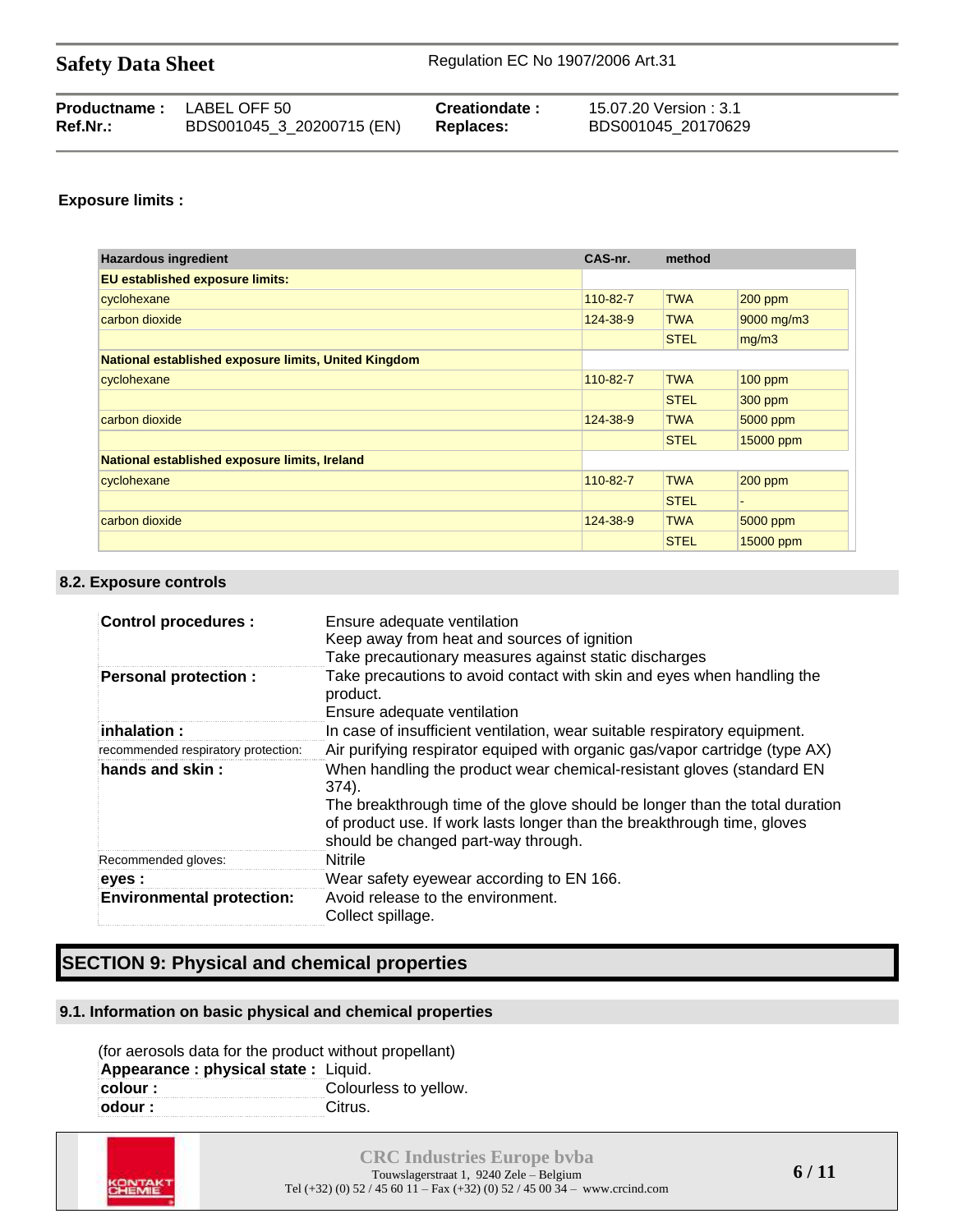| <b>Safety Data Sheet</b> |  |  |  |
|--------------------------|--|--|--|
|--------------------------|--|--|--|

| pH:                                                  | Not applicable.                    |
|------------------------------------------------------|------------------------------------|
| Boiling point/range:                                 | 55-190                             |
| Flash point :                                        | < 0 °C                             |
| <b>Explosion limits: upper limit: Not available.</b> |                                    |
| lower limit :                                        | Not available.                     |
| Vapour pressure :                                    | Not available.                     |
| <b>Relative density:</b>                             | $0.753$ g/cm3 (@ 20 $^{\circ}$ C). |
| <b>Solubility in water:</b>                          | Insoluble in water                 |
| Auto-ignition:                                       | $>$ 200 °C                         |

#### **9.2. Other information**

**VOC = volatile organic compounds** 722 g/l

## **SECTION 10: Stability and reactivity**

#### **10.1. Reactivity**

No hazardous reactions known if used for its intended purpose

#### **10.2. Chemical stability**

Stable

#### **10.3. Possibility of hazardous reactions**

No hazardous reactions known if used for its intended purpose

#### **10.4. Conditions to avoid**

Avoid overheating

#### **10.5. Incompatible materials**

Strong oxidising agent

#### **10.6. Hazardous decomposition products**

CO,CO2

## **SECTION 11: Toxicological information**

#### **11.1. Information on toxicological effects**

**acute toxicity: based on available data the classification criteria are not met** 



**CRC Industries Europe bvba** Touwslagerstraat 1, 9240 Zele – Belgium Tel (+32) (0) 52 / 45 60 11 – Fax (+32) (0) 52 / 45 00 34 – www.crcind.com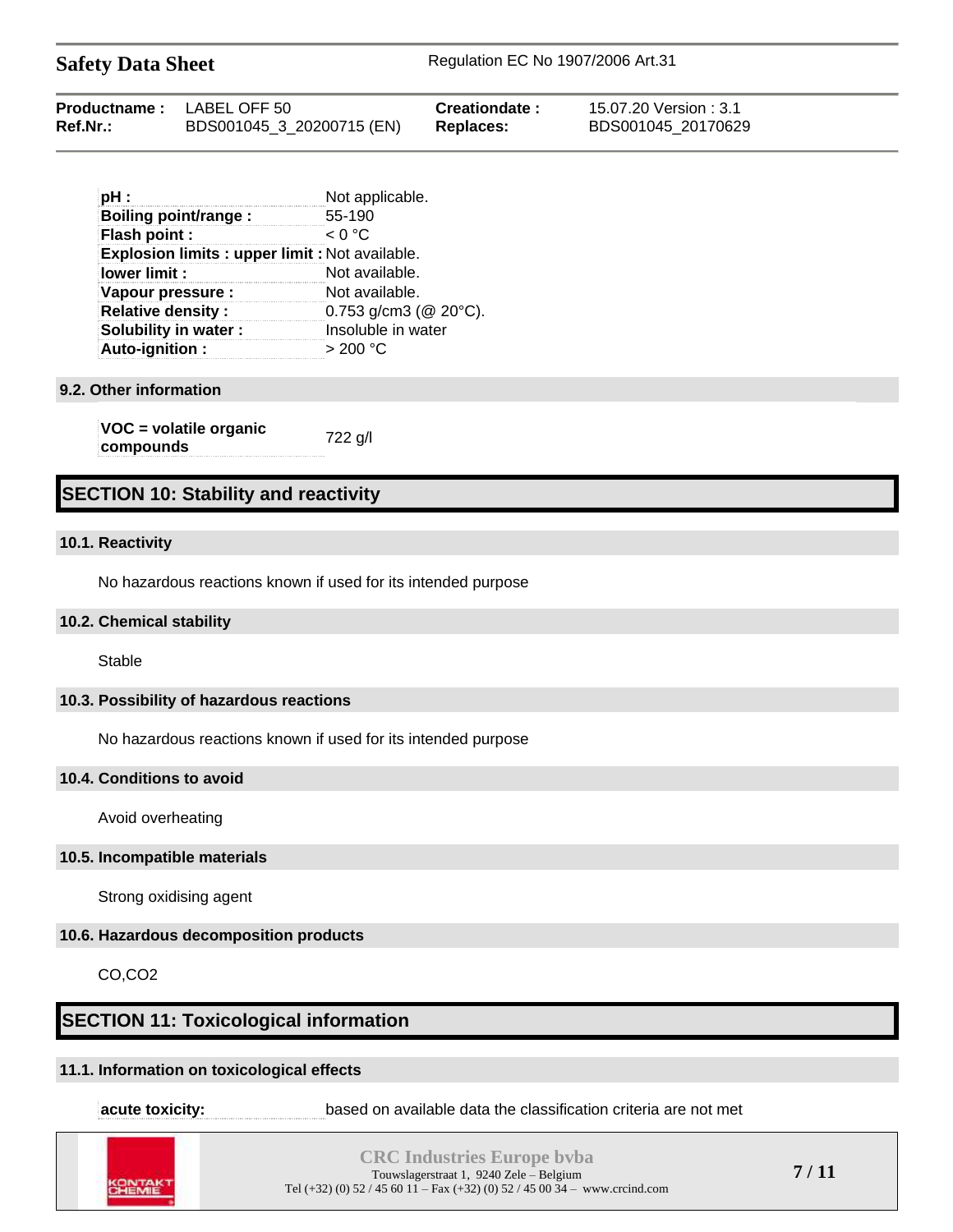| Productname: | LABEL OFF 50              | Creationdate: | 15.07.20 Version : 3.1 |
|--------------|---------------------------|---------------|------------------------|
| Ref.Nr.:     | BDS001045_3_20200715 (EN) | Replaces:     | BDS001045 20170629     |

| skin corrosion/irritation:            | Causes skin irritation.                                                                        |
|---------------------------------------|------------------------------------------------------------------------------------------------|
|                                       | serious eye damage/irritation: based on available data the classification criteria are not met |
| respiratory or skin<br>sensitisation: | May cause an allergic skin reaction.                                                           |
| germ cell mutagenicity:               | based on available data the classification criteria are not met                                |
| carcinogenicity:                      | based on available data the classification criteria are not met                                |
| toxicity for reproduction:            | based on available data the classification criteria are not met                                |
| <b>STOT-single exposure:</b>          | May cause drowsiness or dizziness.                                                             |
| <b>STOT repeated exposure:</b>        | based on available data the classification criteria are not met                                |
| aspiration hazard:                    | based on available data the classification criteria are not met                                |

**Information on likely routes of exposure:**

| Inhalation :          | Inhalation of solvent vapours may give rise to nausea, headaches and<br>dizziness                               |
|-----------------------|-----------------------------------------------------------------------------------------------------------------|
| Ingestion :           | After vomiting of swallowed product aspiration into lungs is likely. Solvents<br>may induce chemical pneumonia. |
| <b>Skin contact :</b> | May cause sensitisation by skin contact.<br>Irritating to skin                                                  |
| Eye contact :         | May cause irritation.                                                                                           |

#### **Toxicological data :**

| <b>Hazardous ingredient</b>                                          | CAS-nr.  | method          |                 |
|----------------------------------------------------------------------|----------|-----------------|-----------------|
| cyclohexane                                                          | 110-82-7 | LD50 oral rat   | $> 5000$ mg/kg  |
| Hydrocarbons, C9-C11, n-alkanes, isoalkanes, cyclics, < 2% aromatics |          | LD50 oral rat   | $>5000$ mg/kg   |
|                                                                      |          | LC50 inhal.rat  | 4951 mg/m3      |
|                                                                      |          | LD50 derm.rabit | $>5000$ mg/kg   |
| Hydrocarbons, C6-C7, n-alkanes, isoalkanes, cyclics, < 5% n-hexane   |          | LD50 oral rat   | $> 5000$ mg/kg  |
|                                                                      |          | LC50 inhal.rat  | $> 25000$ mg/m3 |
|                                                                      |          | LD50 derm.rat   | $>$ 2000 mg/kg  |

## **SECTION 12: Ecological information**

### **12.1. Toxicity**

Hazardous to the aquatic environment, acute category 1 Very toxic to aquatic life.

Hazardous to the aquatic environment, chronic category 1 Very toxic to aquatic life with long lasting effects.

### **Ecotoxicological data:**

| <b>Hazardous ingredient</b> | CAS-nr.  | method       |            |
|-----------------------------|----------|--------------|------------|
| cionexane                   | 110-82-7 | EC50 daphnia | $0.9$ mg/l |

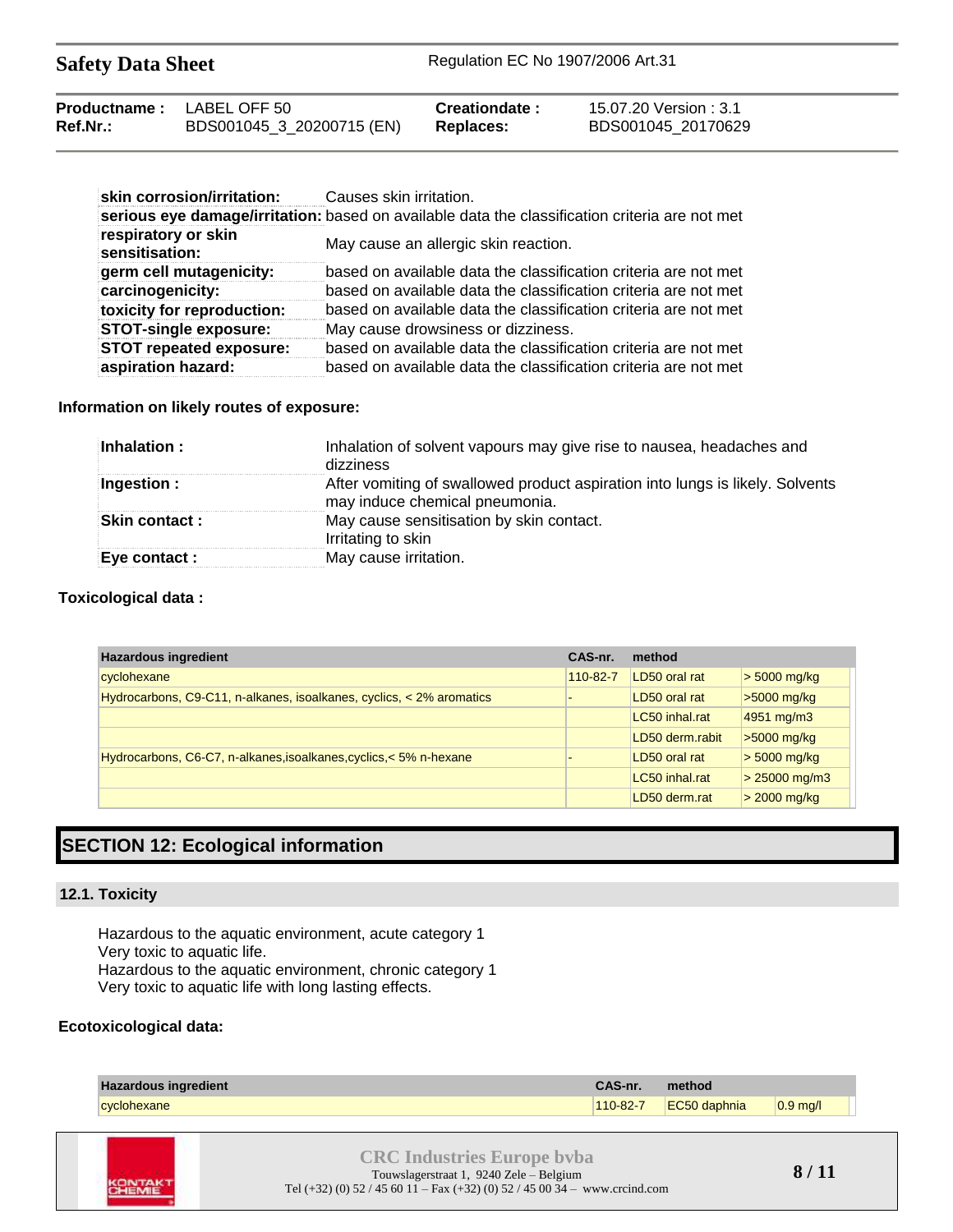| <b>Safety Data Sheet</b> |                        |                             | Regulation EC No 1907/2006 Art.31                                                                                                                                                                                                                                                                                                                                                    |  |
|--------------------------|------------------------|-----------------------------|--------------------------------------------------------------------------------------------------------------------------------------------------------------------------------------------------------------------------------------------------------------------------------------------------------------------------------------------------------------------------------------|--|
|                          | <b>BUILDING TABLES</b> | $\sim$ $\sim$ $\sim$ $\sim$ | $\overline{1}$ $\overline{2}$ $\overline{3}$ $\overline{2}$ $\overline{3}$ $\overline{3}$ $\overline{1}$ $\overline{1}$ $\overline{2}$ $\overline{3}$ $\overline{4}$ $\overline{3}$ $\overline{4}$ $\overline{2}$ $\overline{3}$ $\overline{4}$ $\overline{2}$ $\overline{3}$ $\overline{4}$ $\overline{2}$ $\overline{3}$ $\overline{4}$ $\overline{2}$ $\overline{3}$ $\overline{$ |  |

|                 | <b>Productname: LABEL OFF 50</b> | Creationdate: | 15.07.20 Version : 3.1 |  |
|-----------------|----------------------------------|---------------|------------------------|--|
| <b>Ref.Nr.:</b> | BDS001045 3 20200715 (EN)        | Replaces:     | BDS001045 20170629     |  |

| Hydrocarbons, C6-C7, n-alkanes, isoalkanes, cyclics, < 5% n-hexane | fish  |     |
|--------------------------------------------------------------------|-------|-----|
|                                                                    | phnia | ma/ |

#### **12.2. Persistence and degradability**

No experimental data available

#### **12.3. Bioaccumulative potential**

No experimental data available

#### **12.4. Mobility in soil**

Insoluble in water

### **12.5. Results of PBT and vPvB assessment**

No information available

#### **12.6. Other adverse effects**

No experimental data available GWP (global warming potential): 0

## **SECTION 13: Disposal considerations**

### **13.1. Waste treatment methods**

**National regulations :** Disposal should be in accordance with local, state or national legislation

# **SECTION 14: Transport information**

### **14.1. UN number**

UN-number : 1950

### **14.2. UN proper shipping name**

Proper shipping name: AEROSOLS

### **14.3. Transport hazard class(es)**

Class: 2.1 ADR/RID - Classification code: 5F

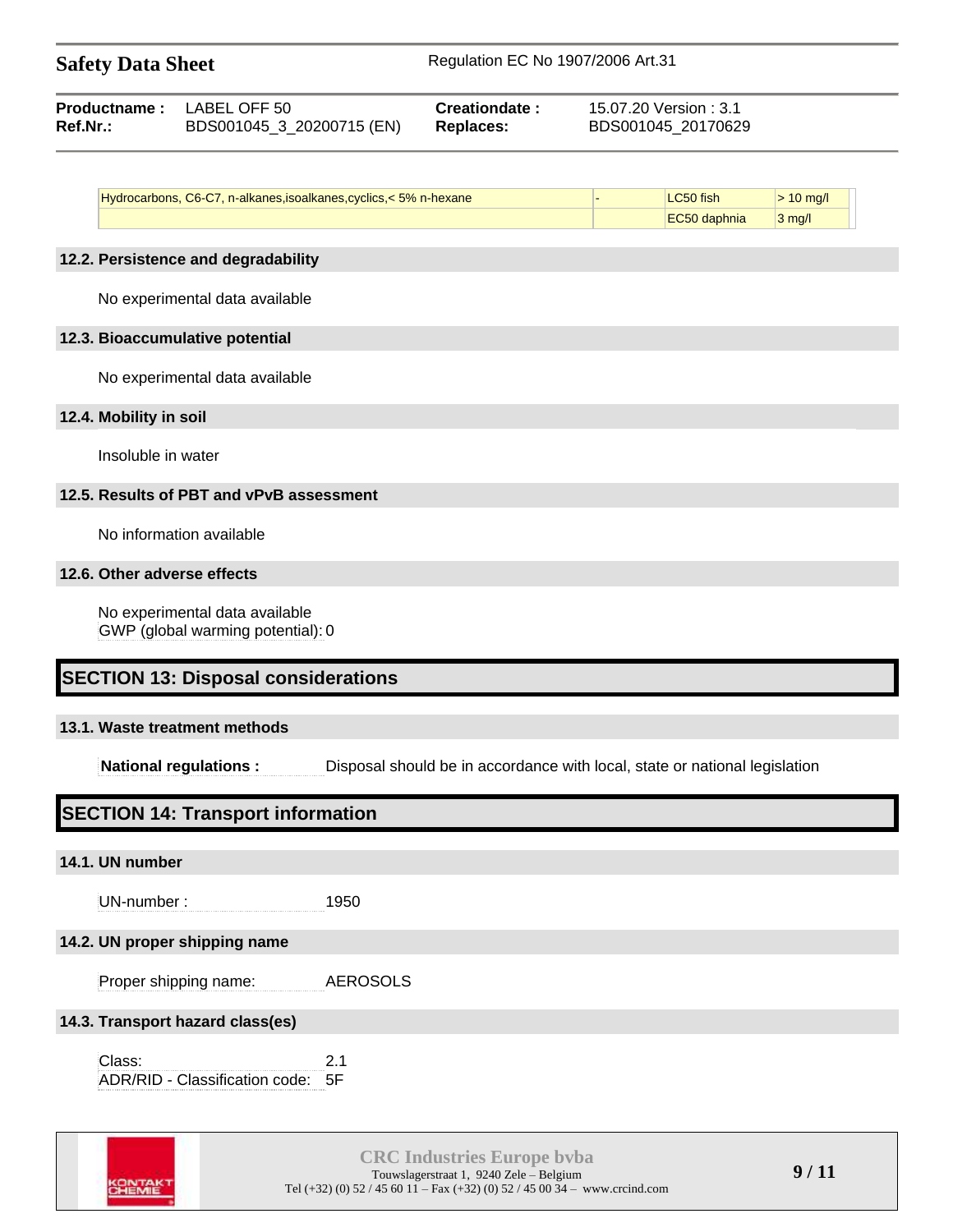| <b>Productname:</b> LABEL OFF 50 |                           | Creationdate:    | 15.07.20 Version : 3.1 |
|----------------------------------|---------------------------|------------------|------------------------|
| Ref.Nr.:                         | BDS001045_3_20200715 (EN) | <b>Replaces:</b> | BDS001045 20170629     |

#### **14.4. Packing group**

Packing group: Not applicable.

#### **14.5. Environmental hazards**

| <b>ADR/RID - Environmentally</b><br>hazardous: | N٥ |
|------------------------------------------------|----|
| <b>IMDG - Marine pollutant:</b>                | N٥ |
| IATA/ICAO - Environmentally                    | No |
| hazardous:                                     |    |

#### **14.6. Special precautions for user**

| ADR/RID - Tunnelcode: | (D)        |
|-----------------------|------------|
| IMDG - Ems:           | $F-D. S-U$ |
| IATA/ICAO - PAX:      | 203        |
| IATA/ICAO - CAO       | 203        |

#### **14.7. Transport in bulk according to Annex II of MARPOL and the IBC Code**

Not applicable.

## **SECTION 15: Regulatory information**

#### **15.1. Safety, health and environmental regulations/legislation specific for the substance or mixture**

The Safety Data Sheet is compiled according to the current European requirements. Regulation (EC) No 1907/2006 (REACH) Regulation (EC) No 1272/2008 (CLP) Dir. 2013/10/EU, 2008/47/EC amendment of the aerosol dispenser directive 75/324/EEC.

#### **15.2. Chemical safety assessment**

No information available

## **SECTION 16: Other information**

\*Explanation hazard statements: H225 : Highly flammable liquid and vapour.

- H226 : Flammable liquid and vapour.
- H280 : Contains gas under pressure; may explode if heated.
- H304 : May be fatal if swallowed and enters airways.
- H315 : Causes skin irritation.
- H317 : May cause an allergic skin reaction.
- H336 : May cause drowsiness or dizziness.
- H400 : Very toxic to aquatic life.
- H410 : Very toxic to aquatic life with long lasting effects.